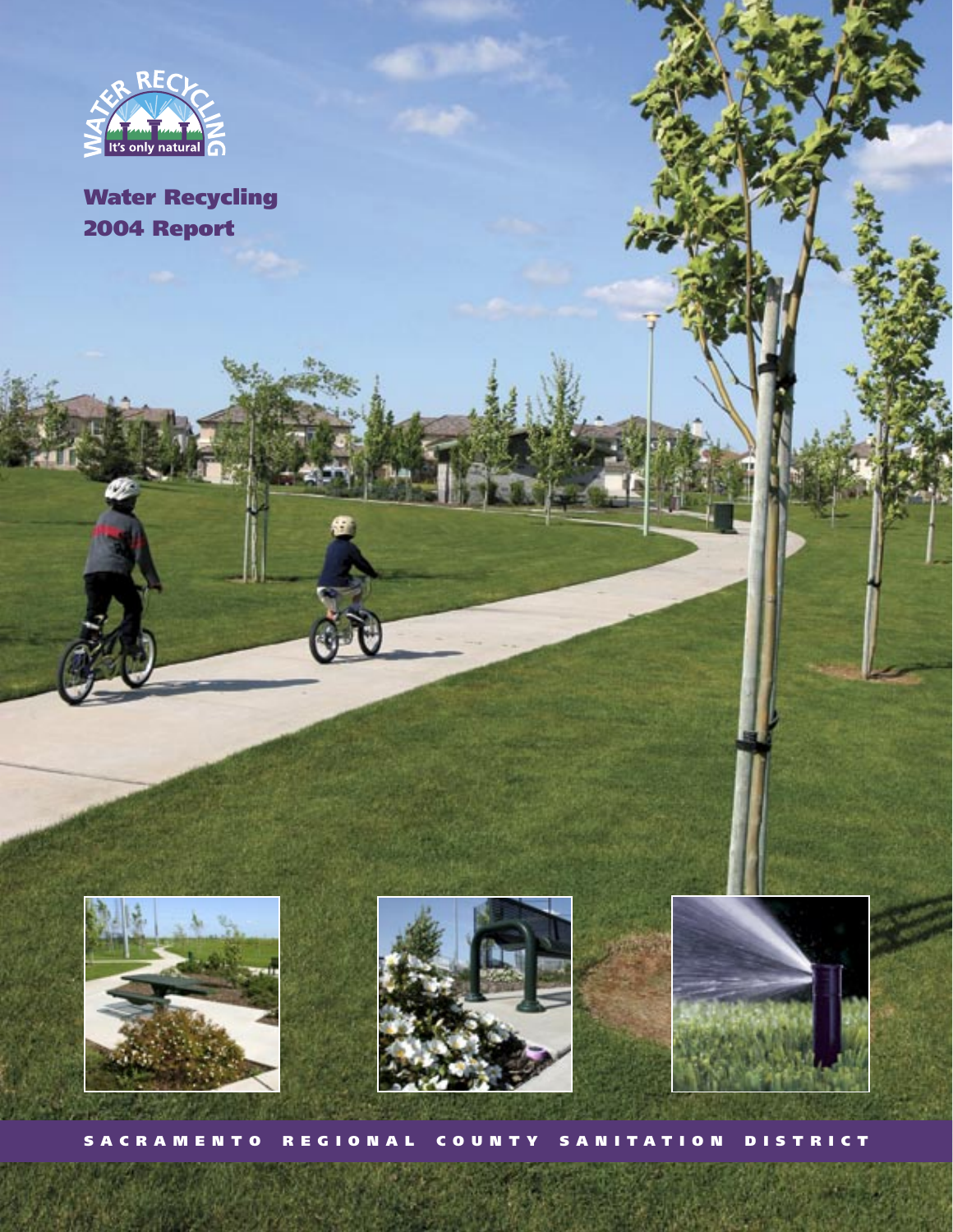"A few years ago, we started a recycled water program. It takes recycled water and distributes it to parks, school and commercial sites, and landscaped medians in a small community within the city of Elk Grove. Our vision is to increase the use of recycled water in the Sacramento region to help conserve potable

water supply and manage future wastewater effluent discharge to the Sacramento River. SRCSD will work with other agencies and the community to achieve this goal."

Robert Shanks, District Engineer Sacramento Regional County Sanitation District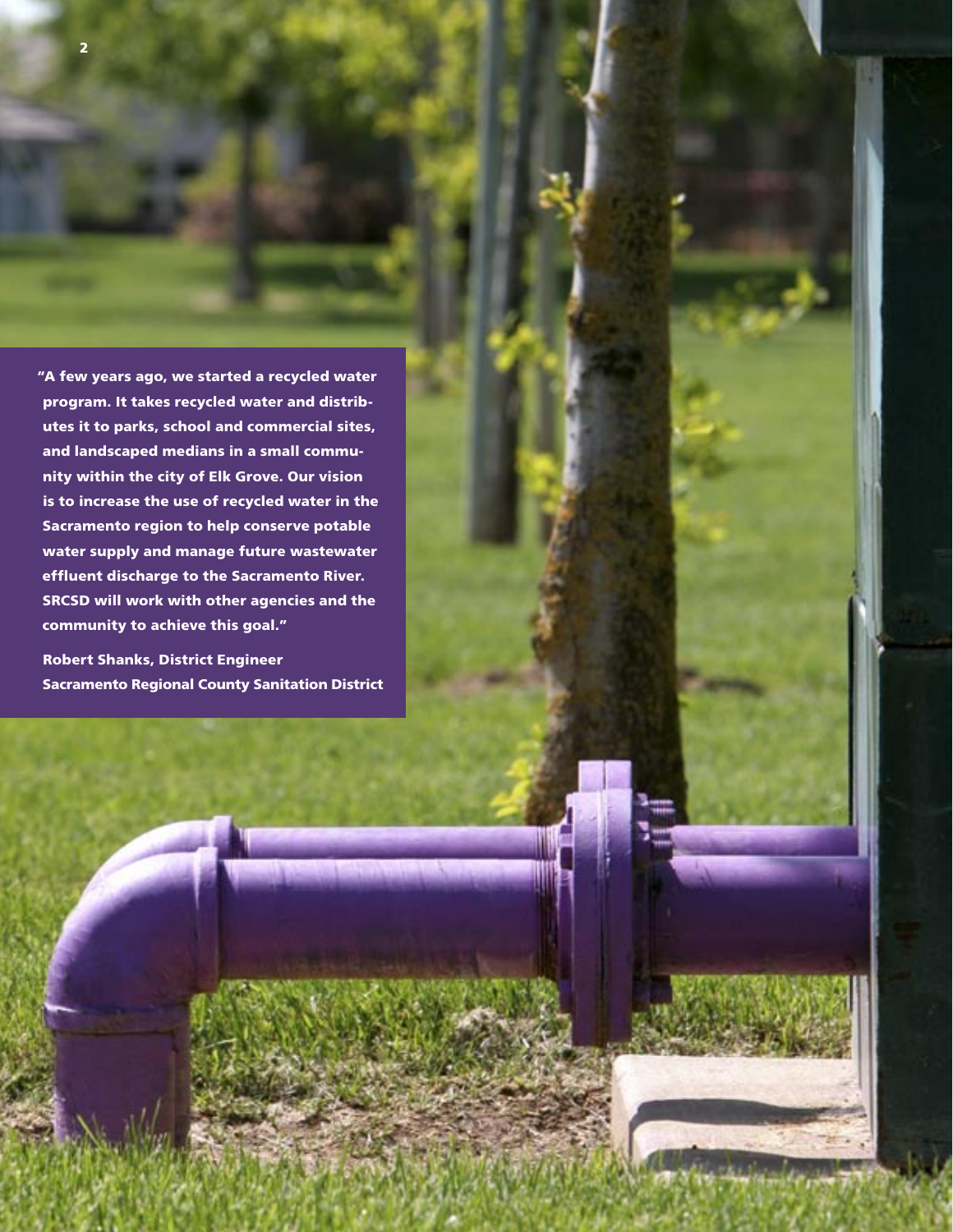#### B A C K G R O U N D

EVERY DAY AT SACRAMENTO REGIONAL

County Sanitation District's (SRCSD) Wastewater Treatment Plant in Elk Grove, an average of 165 million gallons of wastewater is treated before being discharged to the Sacramento River.

However, since 2003, a portion of this wastewater has been retained for other uses. A maximum of 3 million-gallons-per-day (MGD) is pumped to the water recycling plant where it is filtered, disinfected and used for landscape irrigation. This water is "recycled" — a process proven successful for long-term conservation efforts throughout the country.

Sacramento is stepping up with the rest of California a world leader in water recycling. Our state pioneered many early applications of recycled water starting with the city of Pomona in 1929. Since then, major water recycling efforts have taken place across the state in urban hubs such as the San Francisco Bay Area, Los Angeles, Irvine and San Diego. Today there are over 250 water recycling plants in the state, with many more in development. All of these water recycling efforts are in keeping with the state-legislated goal that onemillion acre-feet per year of water be recycled by 2010.

In a state as progressive and ever changing as California, it's important to look ahead to future possibilities and to create solutions to meet challenges. That is what SRCSD's Water Recycling Program is all about. As the Sacramento region continues to grow, SRCSD must keep pace and provide the services necessary to serve its customers. Water recycling will help do that.

### WATER RECYCLING PROGRAM TIMELINE

#### LATE 80s Drought, land-use conditions, potential for more discharge requirements lead SRCSD to begin investigating water recycling

#### 1990s



Purple pipe installation in Laguna West development; permitting, design, start of construction of water recycling plant; public outreach efforts initiated

### 2 0 0 0 s

Construction completed and recycled water delivered to Laguna West, Lakeside and Stonelakes communities in Elk Grove

#### 2 0 0 5

SRCSD and SCWA prepare to expand the recycled water program (Phase 2) SRCSD starts developing water recycling master plan to identify other water recycling opportunities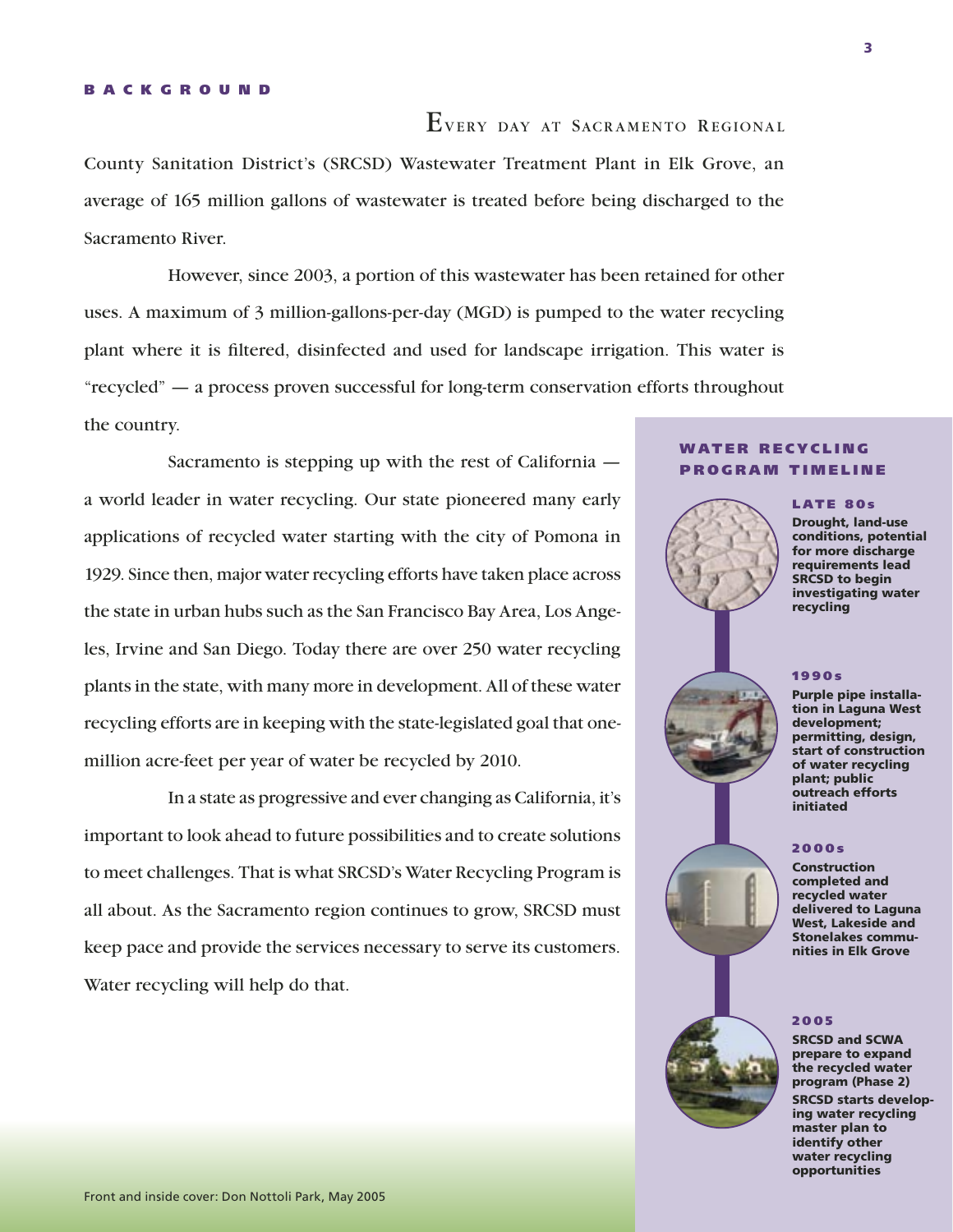"As the department tasked with protection of public health and the environment in Sacramento County, we view recycled water as a safe, alternative water supply source and support its responsible use."

Cecilia Jensen, Chief, Water Protection Division County of Sacramento Environmental Management Department

IN AN AREA WITH GREAT ECONOMIC GROWTH like Sacramento, water recycling offers an opportunity to make the most efficient use of our water. Should wastewater discharge standards become stricter in the future, the increased use of recycled water will help the region comply with discharge regulations. Increased use of recycled water also reduces the region's dependence on groundwater and surface water supplies for non-drinking water uses and helps counteract the historic decline of groundwater levels in the Sacramento Valley.

Water recycling also provides a "drought proof" supply for non-potable water consumers such as park districts, school fields and growers of non-food crops. Additionally, water recycling can provide environmental benefits by creat-

ing wetlands and riparian habitat for endangered species such as the Swainson's hawk.

In short, increasing the Sacramento region's use of recycled water will reduce:

- Groundwater decline
- Demand on surface water supply
- Wastewater discharge into the Sacramento-San Joaquin Delta



#### **HEALTH STANDARDS**

In 1969, the Department of Health Services with the state's nine Regional Water Quality Control Boards set quality and usage standards for recycled water. The set of laws, known as the California Code of Regulations Title 22, are updated frequently and regulate recycled water practices such as:

- Maintaining separate purple pipe to ensure recycled water pipes do not accidentally cross connect with drinking water pipes
- Permitting requirements for cross connection testing
- Ensuring regular safety compliance inspections of recycled water reuse systems

Locally, the County of Sacramento Environmental Management Department provides oversight to the water recycling program to ensure health and safety compliance with Title 22 regulations.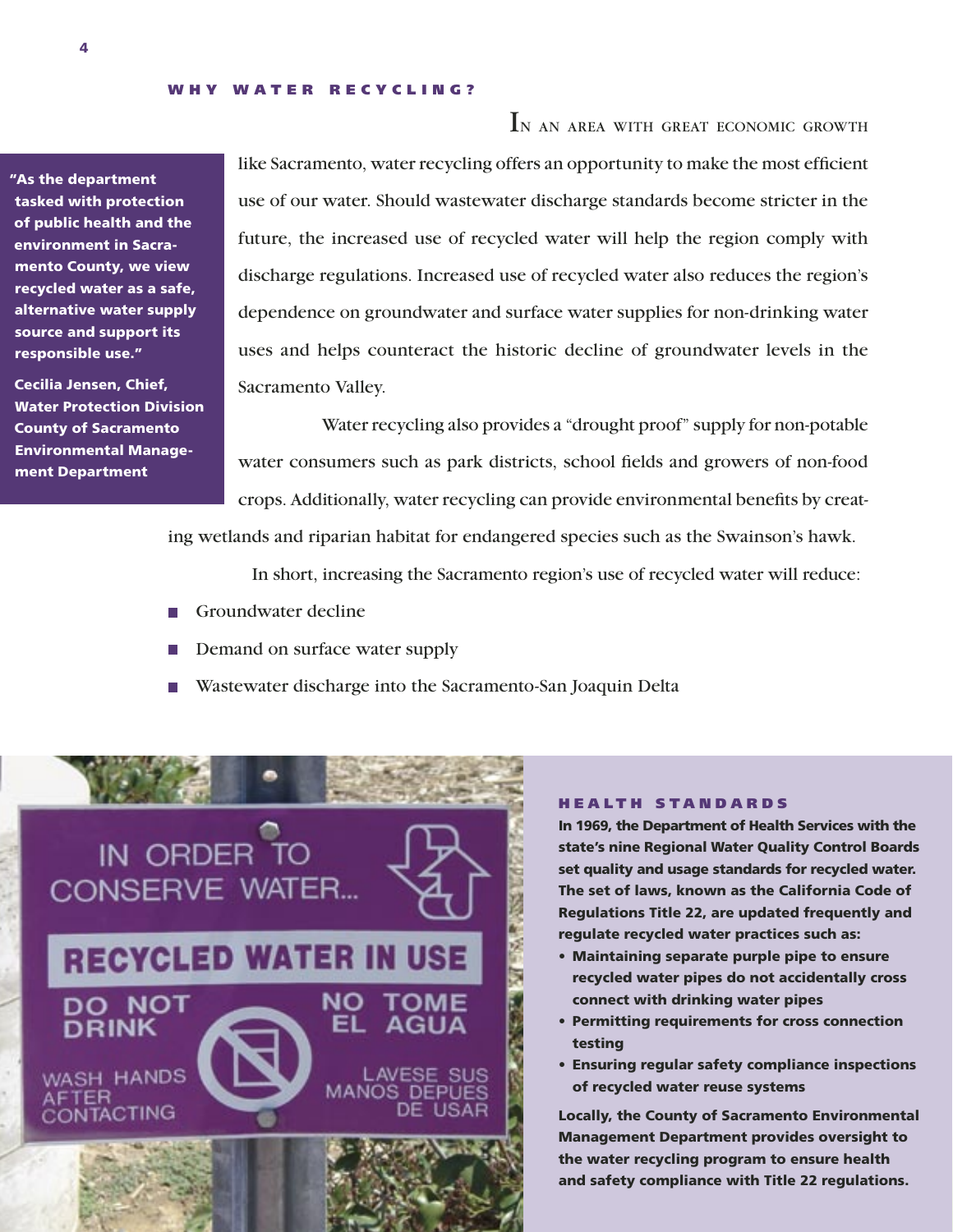#### LAYING THE PURPLE PIPE

# SRCSD'S INVESTMENT IN WATER RECYCLING

began with construction of a water recycling plant built at the Sacramento Regional Waste-

water Treatment Plant site in Elk Grove. The water recycling plant began operation in April 2003 and currently delivers a daily peak production of 3 million-gallonsper-day (MGD), with an annual production of 180 million gallons (552 acre-feet) in 2004. The plant can be expanded to produce 10 MGD of recycled water under SRCSD's current permit. All the recycled water produced by SRCSD is highly treated to meet or exceed permit requirements for unrestricted use on landscaping.

The current Water Recycling Program is a partnership between SRCSD and Sacramento County Water Agency (SCWA). SRCSD operates the plant and provides recycled water to SCWA for distribution. SCWA performs customer training, all recycled water related inspections and coordination with end users. In 2003, the Water Recycling Program served 22 customers and expanded to 34 customers in 2004. The project is of particular benefit to large volume irrigation water users, such as the Elk Grove Community Services District and the Elk Grove Unified School District, which use recycled water to irrigate parks, schoolyards, roadway medians and freeway interchanges in the Laguna and East Franklin developments.



"I think the greater Sacramento community will benefit for generations to come, if we can determine how to implement water recycling and do it sooner rather than later."

Supervisor Don Nottoli Sacramento County District 5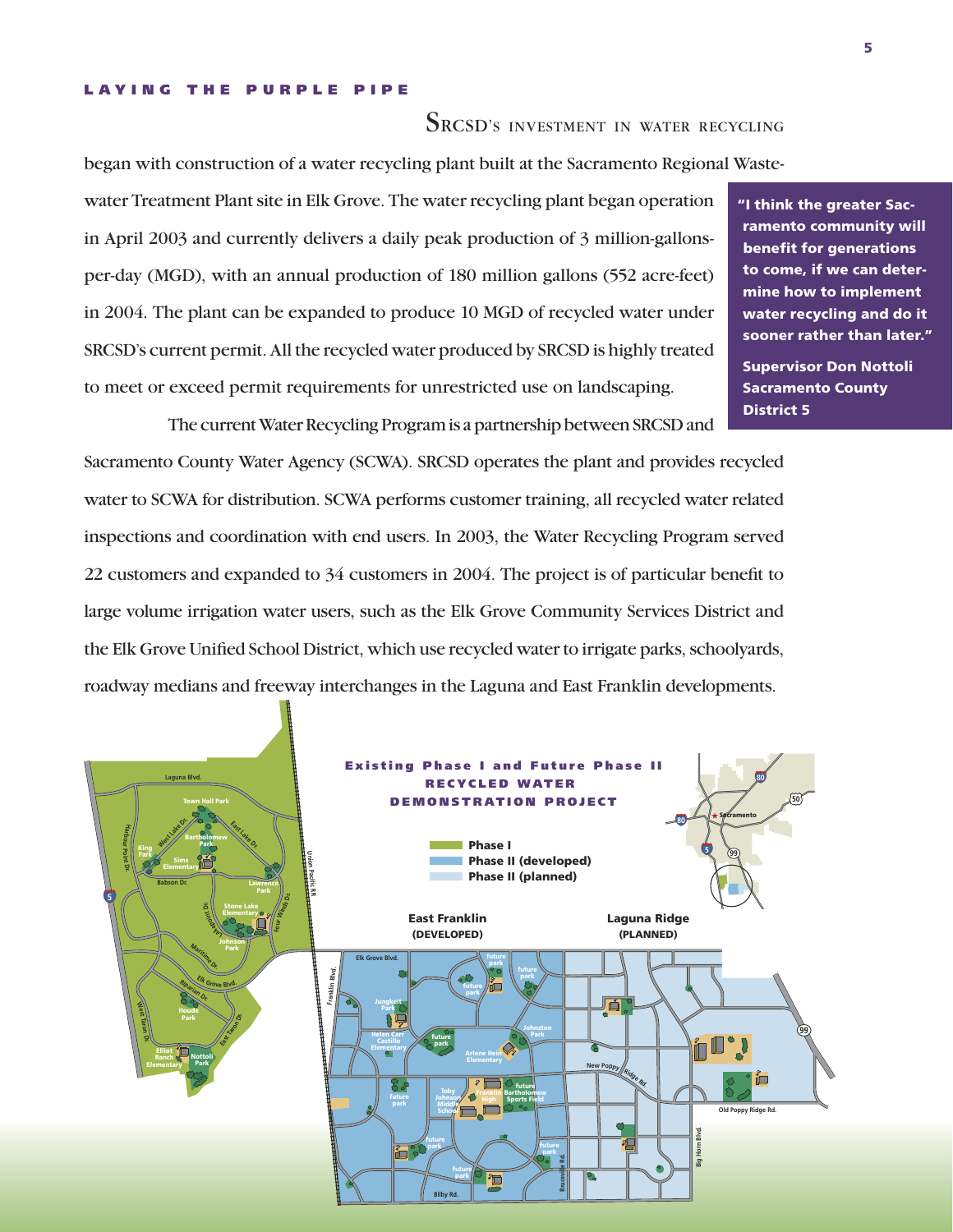**SRCSD AND SCWA 2004 WATER RECYCLING FACTS** 

Number of Connections: 34

Peak Use: 3 MGD

Average Annual Use: 180 million gallons (552 acre-feet)

Permitting: Always permit compliant

Future Expansion: Permitted up to 10 MGD



# E X P A N D I N G S R C S D ' S W A T E R R E C Y C L I N G P R O G R A M

IN 2004, THE SRCSD BOARD OF DIRECTORS

approved a goal of expanding the Water Recycling Program to 30–40 MGD in the Sacra-

"These proposed dedicated agricultural lands, if irrigated with recycled water instead of groundwater, could have a beneficial effect on groundwater levels in southern Sacramento County and assist in restoring to the Cosumnes River the annual flow profile necessary to maintain and restore its run of Chinook salmon. Additionally, the agricultural lands will create a permanent habitat for endangered species like the Swainson's hawk and greater sandhill crane."

Mike Eaton, Director, Cosumnes River Nature Preserve, The Nature **Conservancy** 

mento region by 2020. Ultimately, SRCSD would like to achieve an appropriate balance between discharge of highly treated wastewater to the Sacramento River and expansion of water recycling within the Sacramento region.

District staff, with assistance from an experienced team of water recycling consultants, is actively pursuing potential future water recycling projects to meet the large-scale water recycling goal through development of a "Water Recycling Master Plan" (WRMP). To achieve this, SRCSD is using the WRMP to explore water recycling opportunities by:

- **Depending Dialogue with stakeholders, such as cities, land use authorities and** the water purveyors that serve them, to develop water recycling opportunities within SRCSD's service area
- Investigating potential uses of recycled water for traditional landscape uses, such as irrigation of parks, golf courses, recreational fields and, potentially, industrial demands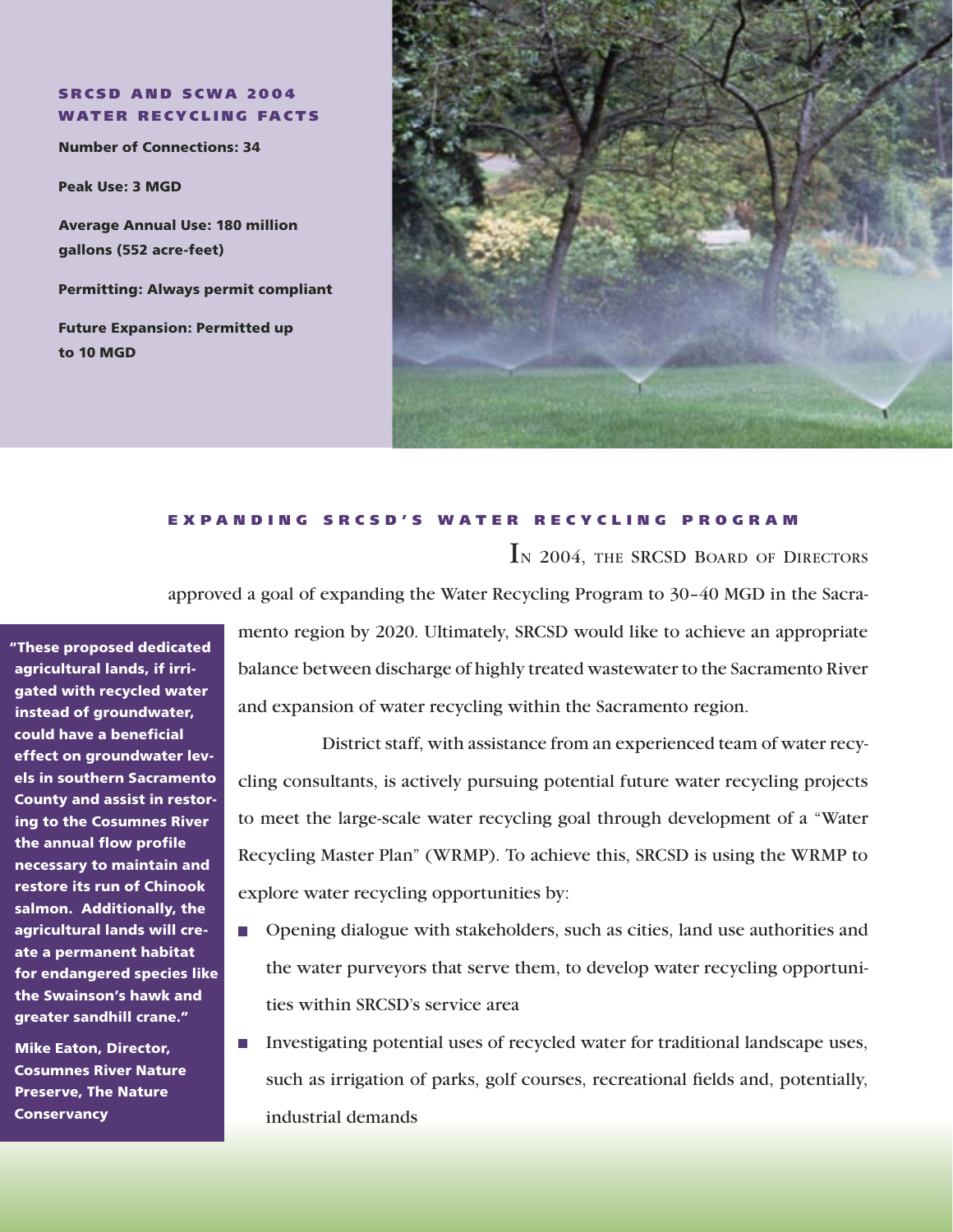- Investigating potential use of recycled water for irrigation of non-food crops. This could include replacing or augmenting use of surface or groundwater for agricultural purposes such as irrigation of alfalfa and other crops
- Examining the possibility of installing purple pipes in new developments during construction when recycled water infrastructure (piping, pumping and storage tanks) is the least expensive
- Determining where the most logical place is to treat and supply communities with recycled water. Treatment could be at the existing SRCSD water recycling plant, a new facility (satellite facility) closer to the user, or possibly both It is anticipated a draft WRMP will be completed in early 2006.

"I felt the outreach for the project was outstanding. It tapped into a variety of interest groups and organizations in the greater Elk Grove area and was very effective in getting the message out about the benefits of recycled water."

Pat Perez Community Advisory Committee, SRCSD Water Recycling Program

## PUBLIC INVOLVEMENT IS A KEY TO SUCCESS

Starting in 1998, SRCSD began a proactive public outreach program to help promote water recycling and the district's water recycling program. Focus groups were held to determine the knowledge and perceptions of key stakeholders about water recycling.

Focus groups and a community advisory committee (consisting of public officials, community and industry leaders, commercial, industrial and residential users of recycled water and county staff) were instrumental in developing public education materials, including brochures, community event exhibits, fact sheets and a school education program. Additional outreach was conducted through customer mailings, a billboard advertising campaign and 13 articles in the Sacramento Bee, Sacramento Business Journal and the Elk Grove Citizen. The grassroots approach led to a successful outcome to recycled water use in Elk Grove.



SRCSD won two Gold "Cappie" Awards from the Sacramento Public Relations Association for both its overall water recycling public relations program and for its water recycling booth (above).